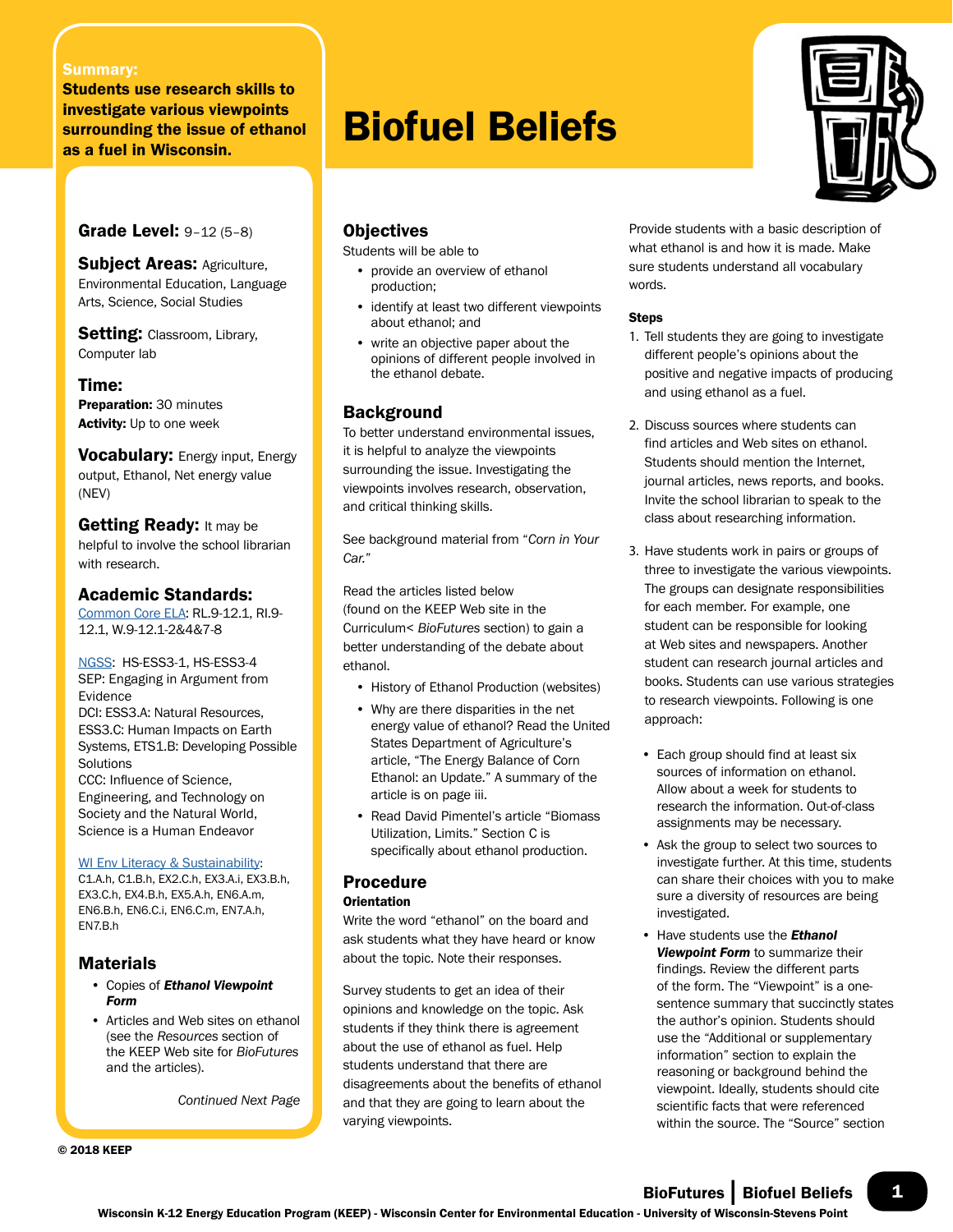should include reference information to help the reader find the resource, but it also identifies who authored the resource. (Knowing if the author is a member of a certain organization or receives funding from a particular agency can provide insight into motivations or influences behind the viewpoint presented).

- Everyone in the group should read all the sources, but each group member can be responsible for drafting the *Ethanol Viewpoint Form* for one of the sources. They should then meet as a group and share their work and edit and revise the form together.
- 4. After the groups have investigated at least two different sources of viewpoints about ethanol, have each group present their findings to the class.
- 5. When the students finish their presentations, have them post the *Ethanol Viewpoint Form* on the wall. Challenge the class to group similar or related viewpoints together. They can create a diagram similar to the one on the next page, where ethanol is in the center and the viewpoints are grouped around the center.

#### Closure

Have students summarize the various opinions presented in the diagram (Step 5). Were they aware of these different viewpoints before they conducted this research? Why do students think there are varying opinions?

Ask students to present their own viewpoints (compare to the survey conducted in the orientation). Do they find themselves agreeing with one or more of these viewpoints? Generate a list of questions about what else they would like to know about ethanol before they form an opinion.

Have students examine their energy use in relation to transportation.

NOTE: You can also conclude the activity with a debate on the pros and cons of using ethanol. You can divide students into groups and assign them each a role to play (farmer, politician, feed company president, investor, etc.).

#### Assessment Formative

- Did students use effective research strategies to identify a variety of different viewpoints about ethanol?
- By reading students' *Ethanol Viewpoint Forms*, can the reader quickly understand the viewpoint of the source?
- Were students able to group similar viewpoints together?

#### **Summative**

Have students write an informative article about ethanol and the various viewpoints involved. Encourage students to be objective and not to favor any viewpoint. Discuss the challenges with developing a paper of this format and the strategies they use to remain impartial. They can submit the article to the school newspaper or their local paper.

#### Extensions

Have students each pick a viewpoint and stage a debate.

Take students on a field trip to an ethanol production facility or invite staff from the facility to come be a guest speaker in the classroom.

#### Resources:

*Ethanol Across America* [www.ethanolacrossamerica.net/](http://www.ethanolacrossamerica.net/education.html) [education.html](http://www.ethanolacrossamerica.net/education.html)

*All About Ethanol* [www.ethanol.org/](http://www.ethanol.org/)

*Renewable Fuels Association* <https://ethanolrfa.org/>

*Growth Energy (America's Ethanol Supporters)* <https://growthenergy.org/>

*Opposition to Ethanol* [www.energyjustice.net/ethanol/](http://www.energyjustice.net/ethanol/)











**Xcel** Energy\*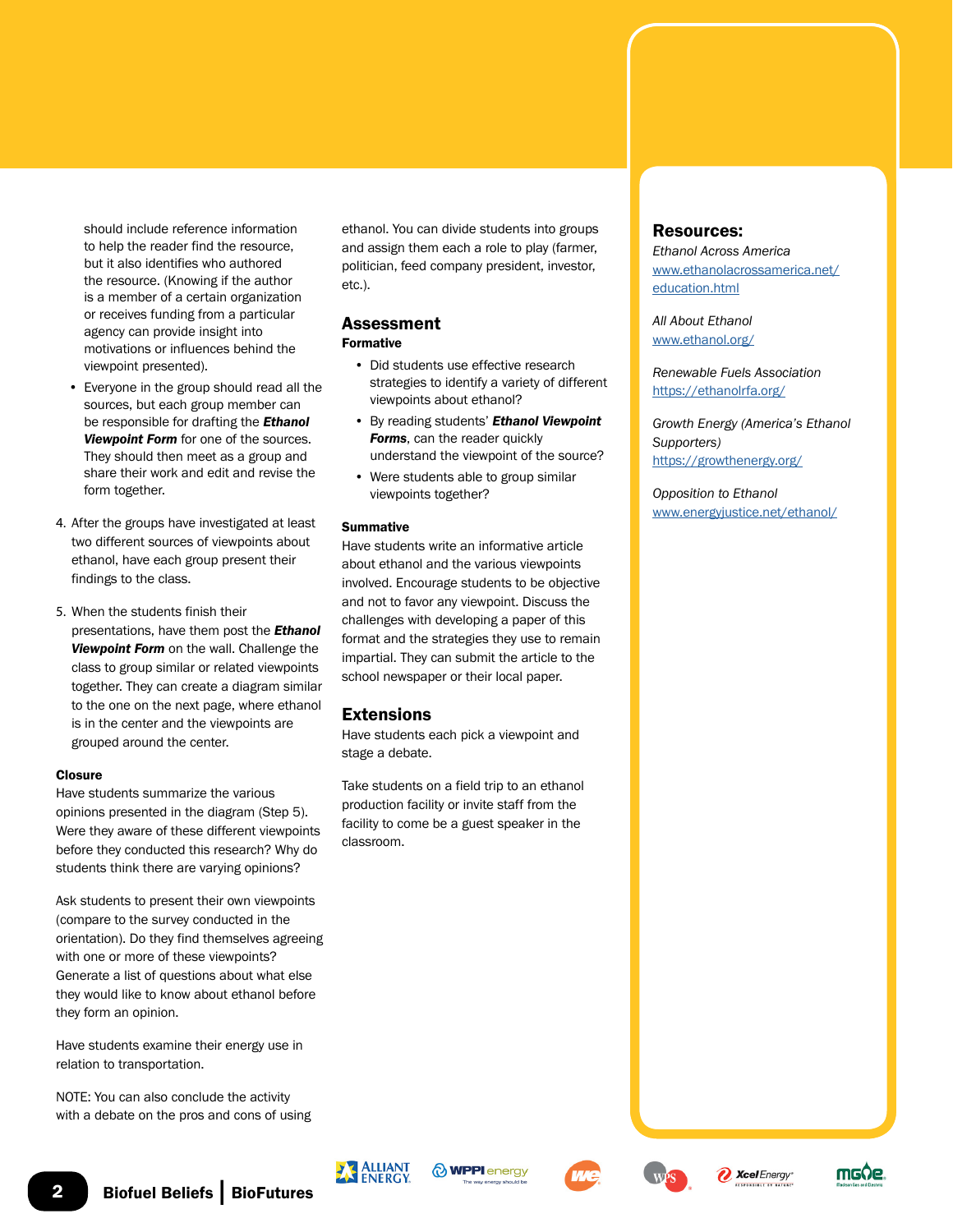

# Viewpoints

#### Pro-Ethanol Viewpoint

- Net Energy Value (NEV) is positive
- Good for Wisconsin's faming economy
- Low air pollutant emissions

### Anti-Ethanol Viewpoint

- Net Energy Balance (NEV) is negative
- Not enough corn for food and/or feed
- More research needed

Ethanol-(Issues) Viewpoints that think there is not enough corn for food or feed. Viewpoints that think the Net Energy Balance is negative. Viewpoints that think the net energy balance is positive. Viewpoints that think there should be more research.